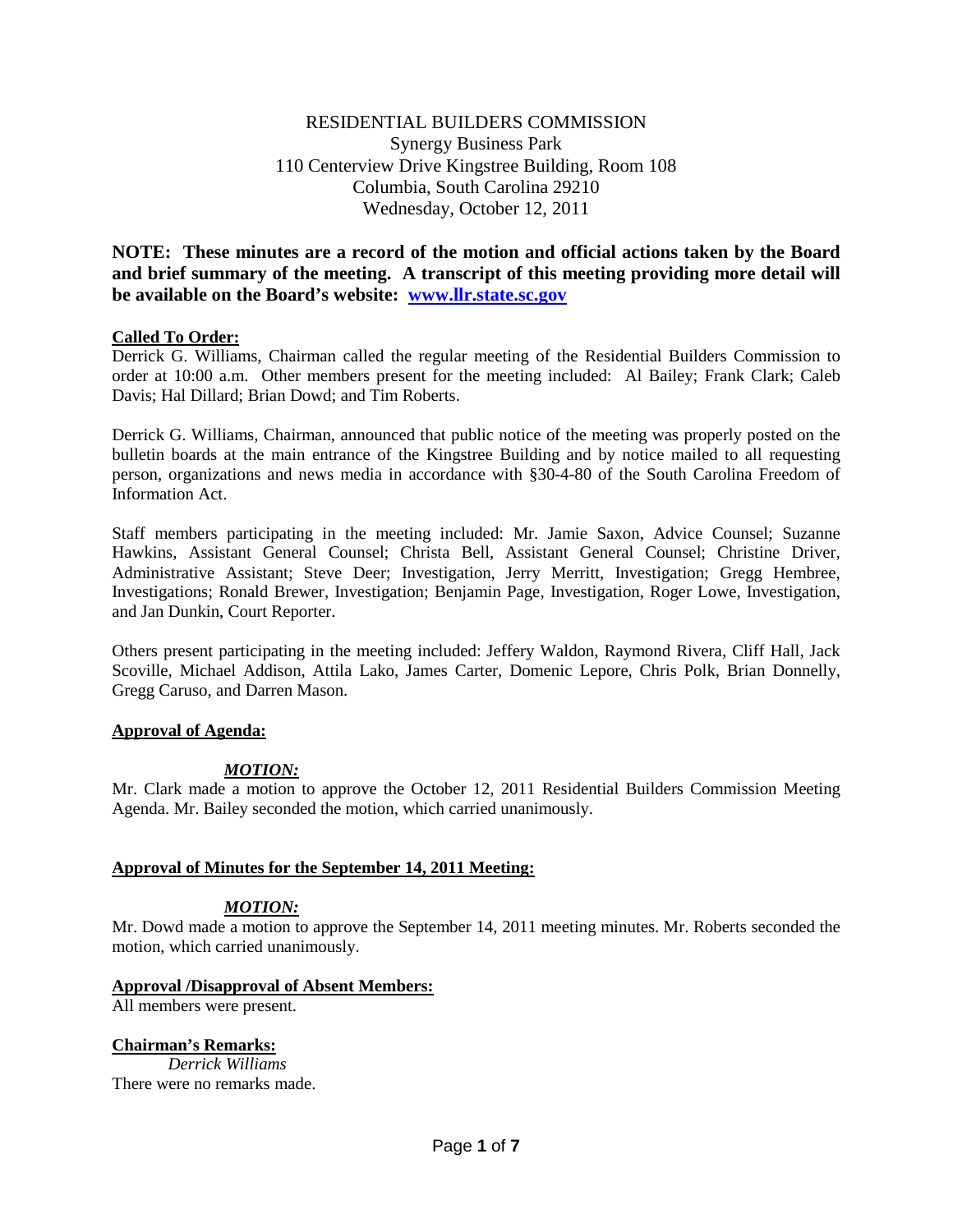### **Administrator's Remarks:**

*Janet Baumberger* There were no remarks made.

## **OIE Report – Mr. Todd Bond:**

*Todd Bond, Chief Investigator of OIE* Mr. Todd Bond, Chief Investigator of Office of Investigation, reported the number of investigations as of today:

> **Closed Cases -** 163 **Do Not Open Cases -** 44 **Pending IRC -** 8 **Pending Closure -** 58

**Complaints Received -** 521 **Active Investigations -** 175

## **OGC – Mrs. Christa Bell:**

*Christa Bell*

Mrs. Christa Bell introduced Mr. Andrew Rogers the newest attorney with OGC. Mr. Rogers came to us from the Solicitor's Office in Richland County where he prosecuted for approximately five years. We are glad to have him as part of the OGC team. Mr. Rogers will be working with the Residential Builders Commission, and Suzanne Hawkins will be moving to the Medical Boards.

Mrs. Christa Bell reported the number of complaints as of today:

| <b>Open Complaints – 80</b>             | Cases Pending Actions – 51      |
|-----------------------------------------|---------------------------------|
| <b>Pending CA - 11</b>                  | Pending Hearings $-10$          |
| <b>Pending Final Order Hearings – 6</b> | <b>Pending Final Orders – 1</b> |
| <b>Closed –</b> 261                     | <b>Appeals</b> - 1              |

#### **Old Business:**

There was no Old Business presented.

## **Recommendation of IRC:**

## *MOTION:*

Mr. Bailey made a motion to approve the Recommendation of the IRC. Mr. Roberts seconded the motion, which carried unanimously.

#### **IRC Resolution Guidelines:**

## *MOTION:*

Mr. Roberts made a motion to approve the IRC Resolution Guidelines. Mr. Clark seconded the motion, which carried unanimously.

#### **Application Reviews:**

*Mr. Gregg Caruso*

The Commission held an Application Review Hearing regarding Mr. Gregg Caruso. Mr. Caruso appeared before the Commission to present testimony and waived his right to counsel.

## *MOTION:*

Mr. Roberts made a motion to allow Mr. Caruso to reinstate his residential specialty contactors registration. Mr. Bailey seconded the motion, which carried unanimously.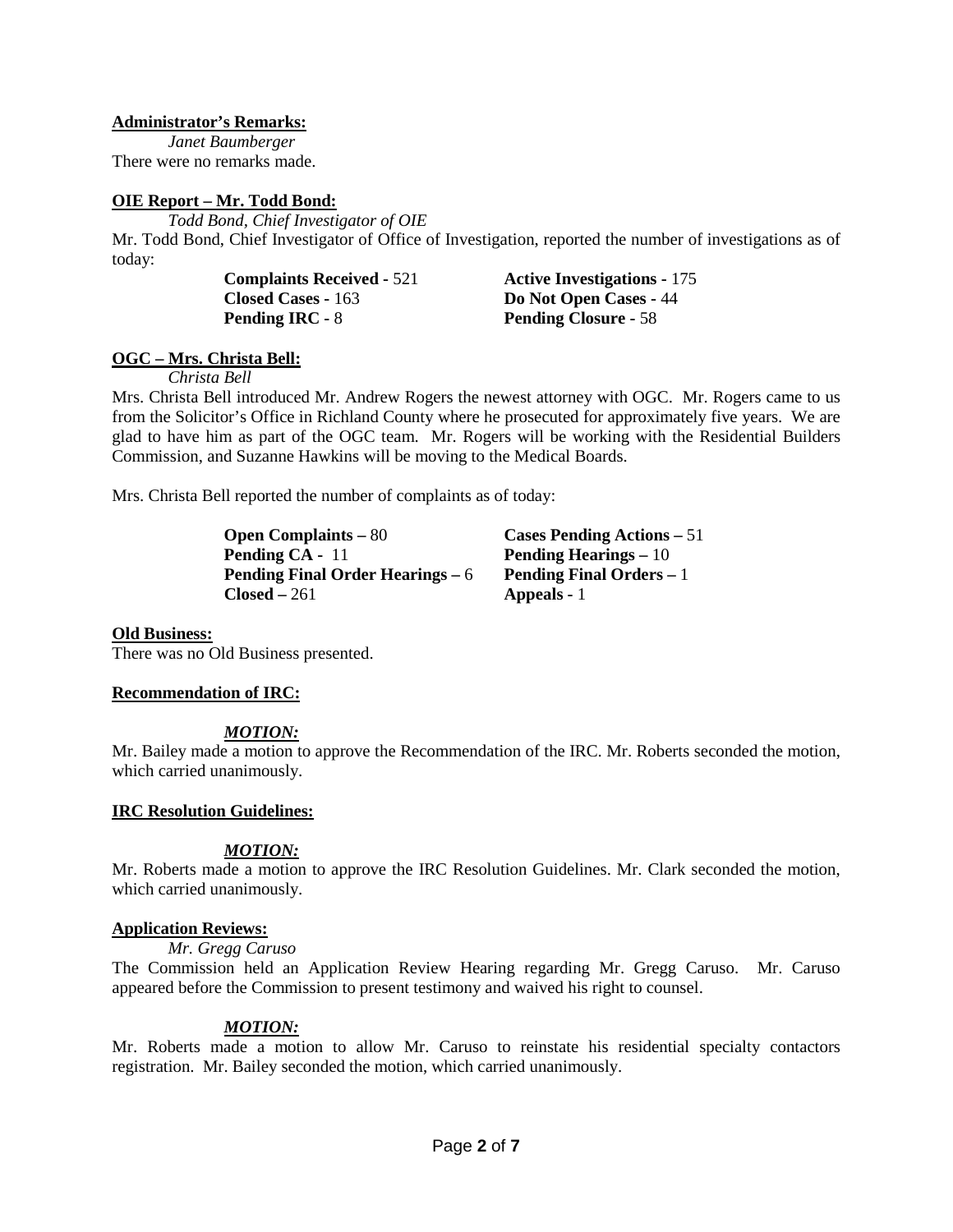#### *(This proceeding was recorded by a court reporter in order to produce a verbatim transcript if requested in accordance with the law.)*

#### *Mr. Jeffery Waldon*

The Commission held an Application Review Hearing regarding Mr. Jeffery Waldon. Mr. Waldon appeared before the Commission to present testimony and was represented by counsel Justin S. Byars,

#### *MOTION:*

Mr. Dowd made a motion to go into executive session. Mr. Roberts seconded the motion, which carried unanimously.

#### *MOTION:*

Mr. Dowd made a motion to come out of executive session. Mr. Bailey seconded the motion, which carried unanimously.

#### *MOTION:*

Mr. Clark made a motion to deny Mr. Waldon's Residential Electrical License application until the case pending in Georgia is adjudicated. Mr. Davis seconded the motion, which carries unanimously.

#### *(This proceeding was recorded by a court reporter in order to produce a verbatim transcript if requested in accordance with the law.)*

#### *Mr. James B. Carter*

The Commission held an Application Review Hearing regarding Mr. James B. Carter. Mr. Carter appeared before the Commission to present testimony and waived his right to counsel.

#### *MOTION:*

Mr. Bailey made a motion to approve Mr. Carter's Residential Specialty Contractors Registration. Mr. Dillard seconded the motion, which carried unanimously.

#### *(This proceeding was recorded by a court reporter in order to produce a verbatim transcript if requested in accordance with the law.)*

#### *Mr. Domenic Lepore*

The Commission held an Application Review Hearing regarding Mr. Domenic Lepore. Mr. Lepore appeared before the Commission to present testimony and waived his right to counsel.

#### *MOTION:*

Mr. Bailey made a motion to approve Mr. Lepore's Residential HVAC Renewal Application. Mr. Dillard seconded the motion, which carried unanimously.

#### *(This proceeding was recorded by a court reporter in order to produce a verbatim transcript if requested in accordance with the law.)*

#### *Mr. Richard Croley*

The Commission held an Application Review Hearing regarding Mr. Croley. Mr. Croley appeared before the Commission to present testimony and waived his right to counsel.

#### *MOTION:*

Mr. Bailey made a motion to allow Mr. Croley to sit for the residential builder's exam with conditions. Mr. Croley must provide to the Commission evidence of having satisfied outstanding judgments or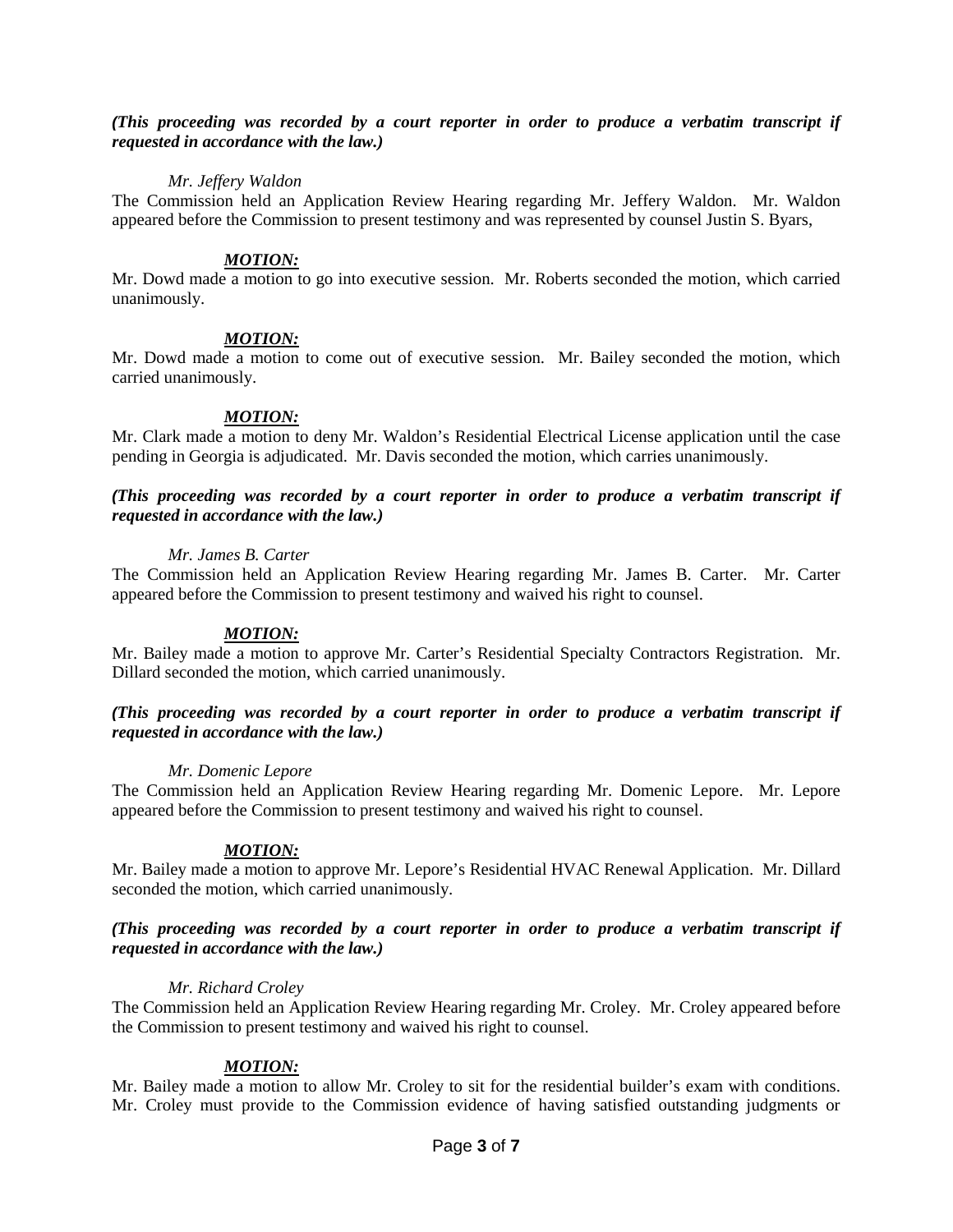provide payment plan with creditors, and provide information regarding his corporation dissolution or any ongoing responsibility regarding the corporation's debts with in ninety (90) days. Mr. Dowd seconded the motion, which carried unanimously.

## *(This proceeding was recorded by a court reporter in order to produce a verbatim transcript if requested in accordance with the law.)*

## *Mr. Eric F. Gutierrez*

The Commission held an Application Review Hearing regarding Mr. Eric F. Gutierrez. Mr. Gutierrez requested a continuance in this matter. The Commission took no action.

### *(This proceeding was recorded by a court reporter in order to produce a verbatim transcript if requested in accordance with the law.)*

### *Raymond J. Rivera*

The commission held an Application Review Hearing regarding Mr. Raymond J. Rivera. Mr. Rivera appeared before the Commission to present testimony and waived his right to counsel.

## *MOTION:*

Mr. Bailey made a motion to approve Mr. Rivera's Residential Specialty Contractors Application provided he obtains a surety bond in the amount of Five Thousand Dollars (\$5,000.00). His registration will be in a probationary status during the period of his criminal probation which ends in 2014. Should there be any criminal convictions and/or violations of the Commission's practice act or regulations during this period, the registration will be suspended indefinitely until further Order of the Commission. Mr. Roberts seconded the motion, which carried unanimously.

#### *(This proceeding was recorded by a court reporter in order to produce a verbatim transcript if requested in accordance with the law.)*

#### *Robert B. Strickland, III*

The commission held an Application Review Hearing regarding Mr. Robert B. Strickland, III. Mr. Strickland appeared before the Commission to present testimony and was represented by Jack Scoville, Jr., Esquire.

#### *MOTION:*

Mr. Bailey made a motion to reinstate Mr. Strickland's residential builder's license. Mr. Roberts seconded the motion, which carried unanimously.

### *(This proceeding was recorded by a court reporter in order to produce a verbatim transcript if requested in accordance with the law.)*

#### *Attila L. Lako*

The Commission held an Application Review Hearing regarding Mr. Attila L. Lako. Mr. Lako appeared before the Commission to present testimony and waived his right to counsel.

## *MOTION:*

Mr. Davis made a motion to approve Mr. Lako's Residential Specialty Contractor's Application provide he obtain a surety bond in the amount of Five Thousand Dollars (\$5,000.00) within ninety (90) days. Mr. Dowd seconded the motion, which carried with one opposed.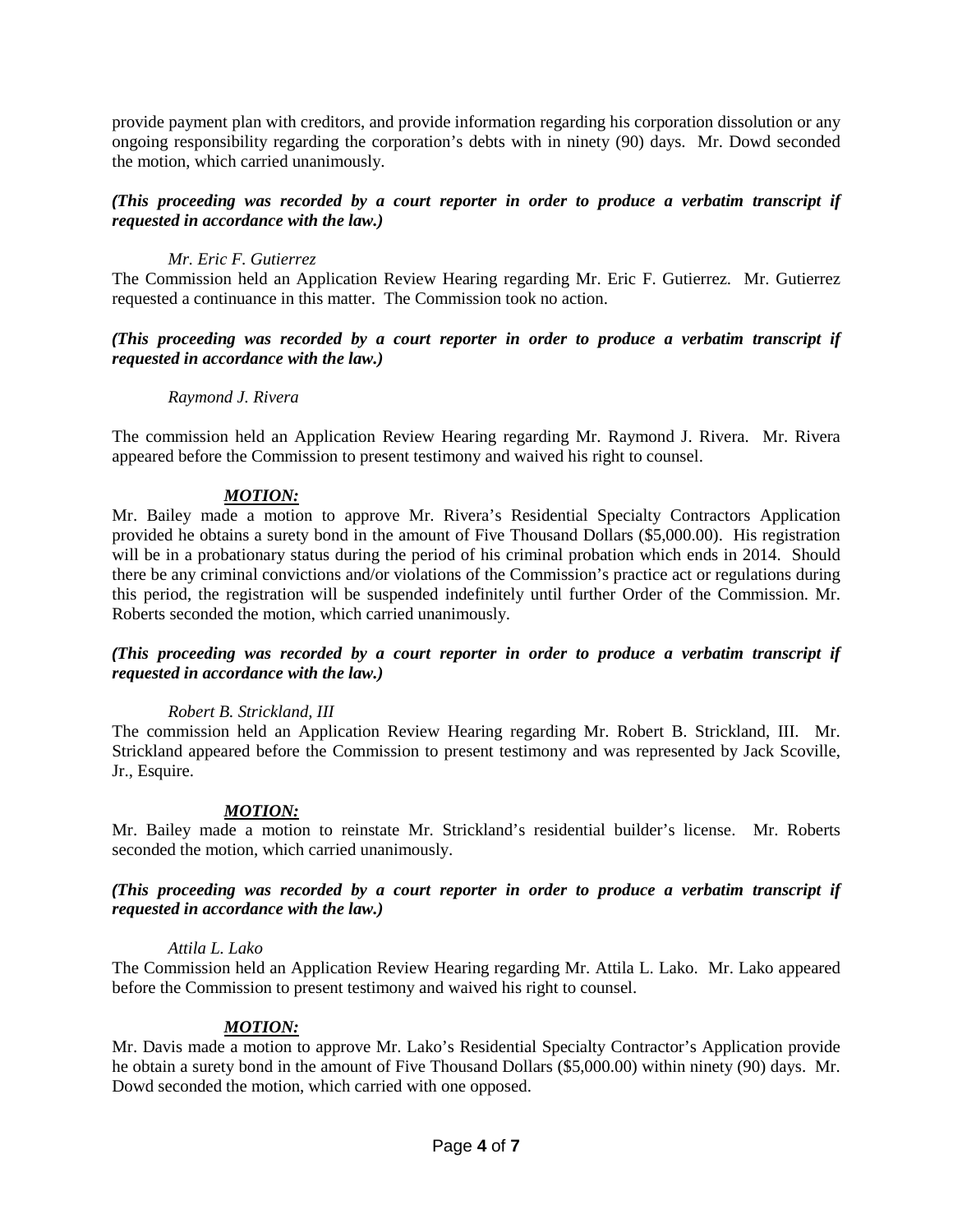#### *(This proceeding was recorded by a court reporter in order to produce a verbatim transcript if requested in accordance with the law.)*

### *Gary Thomas Wright, Sr.*

The commission held an Application Review Hearing regarding Mr. Gary Thomas Wright, Sr. Mr. Wright was not present. The Commission took no action.

### *(This proceeding was recorded by a court reporter in order to produce a verbatim transcript if requested in accordance with the law.)*

#### *Christopher J. Polk*

The Commission held an Application Review Hearing regarding Mr. Christopher J. Polk. Mr. Polk appeared before the Commission to present testimony and waived his right to counsel.

### *MOTION:*

Mr. Davis made a motion to reinstate Mr. Polk's Residential Builder License provide he obtains a surety bond in the amount of Fifteen Thousand Dollars (\$15,000.00). Mr. Bailey seconded the motion, which carried unanimously.

#### *(This proceeding was recorded by a court reporter in order to produce a verbatim transcript if requested in accordance with the law.)*

#### *Brian Donnelly*

The Commission held an Application Review Hearing regarding Mr. Brian Donnelly. Mr. Donnelly appeared before the Commission to present testimony and waived his right to counsel.

#### *MOTION:*

Mr. Dowd made a motion to allow Mr. Donnelly to reinstate his Residential Builder's License upon passing the residential builders exam. Mr. Dillard seconded the motion, which carried unanimously.

#### *(This proceeding was recorded by a court reporter in order to produce a verbatim transcript if requested in accordance with the law.)*

#### *Michael Addison*

The commission held an application Review Hearing regarding Mr. Michael Addison. Mr. Addison appeared before the Commission to present testimony and waived his right to counsel.

#### *MOTION:*

Mr. Davis made a motion to deny Mr. Addison reinstatement of his Residential Builder's License until he can provide proof of satisfaction of judgments. Mr. Bailey seconded the motion, which carried unanimously.

### *(This proceeding was recorded by a court reporter in order to produce a verbatim transcript if requested in accordance with the law.)*

#### *Darren K. Mason*

The Commission held an application Review Hearing regarding Mr. Darren K. Mason. Mr. Mason appeared before the Commission to present testimony and waived his right to counsel.

## *MOTION:*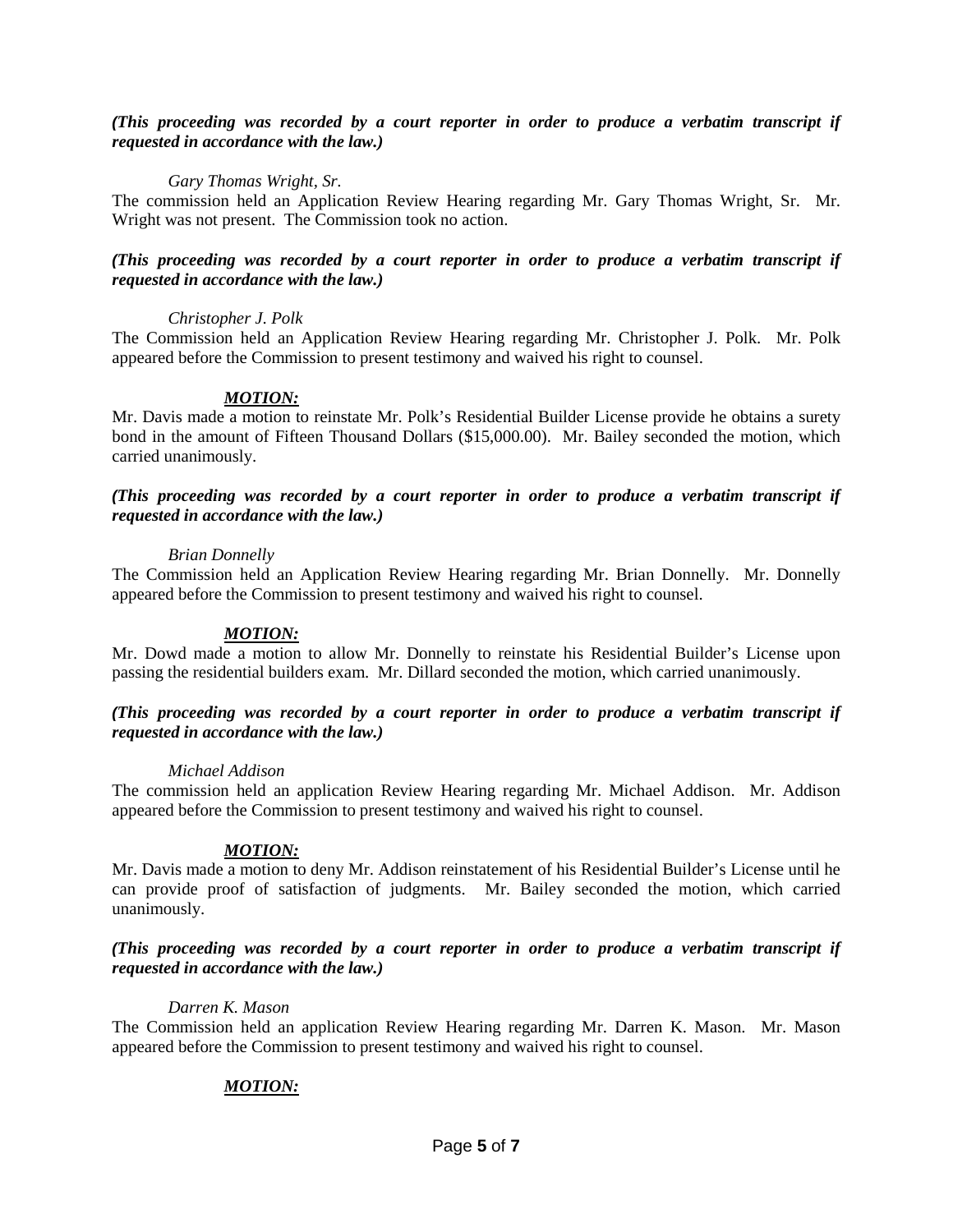Mr. Dowd made a motion to approve Mr. Mason's Residential Specialty Contractor's Application. Mr. Dillard seconded the motion, which carried unanimously.

## *(This proceeding was recorded by a court reporter in order to produce a verbatim transcript if requested in accordance with the law.)*

### **Motion for Reinstatement:**

*Mr. Cliff Hall – Case 2011-0533*

The Commission held a Reinstatement Hearing regarding Mr. Cliff Hall. Mr. Hall appeared before the Commission to present testimony and waived his right to counsel.

## *MOTION:*

Mr. Bailey made a motion to reinstate Mr. Hall's Residential Builder's License with conditions. Mr. Hall is to provide documentation, satisfactory to the Commission, concerning his agreement with the United States Internal Revenue Service (IRS) payment agreement within ninety (90) days, and obtain a surety bond in the amount of Twenty-five Thousand Dollars (\$25,000.00) within ninety (90) days. Mr. Roberts seconded the motion, which carried with one opposed.

## *(This proceeding was recorded by a court reporter in order to produce a verbatim transcript if requested in accordance with the law.)*

## **Motion for Waiver of Owner/Builder Exemption:**

*Mr. Anthony Santacroce*

The Commission held a hearing regarding owner/builder exemption for Mr. Anthony Santacroce. Mr. Santacroce appeared before the Commission and waived his right to counsel.

## *MOTION:*

Mr. Davis made a motion to grant Mr. Santacroce a waiver of his owner/builder exemption. Mr. Dillard seconded the motion, which carried with on opposed.

### *(This proceeding was recorded by a court reporter in order to produce a verbatim transcript if requested in accordance with the law.)*

## **Approval of Administrator's Recommendation for Bond Claims:**

*Mr. James W. Alston – Case #2009-565*

The Commission held a hearing to approve the Administrator's Recommendations for a Bond Claim regarding Mr. James W. Alston. Mr. Alston was not present. Mr. Clark requested to be recused from the hearing.

## *MOTION:*

Mr. Bailey made a motion to approve the Administrators Recommendations for a Bond Claim regarding Mr. James W. Alston for \$14,235.00. Mr. Roberts seconded the motion, which carried unanimously.

### *This proceeding was recorded by a court reporter in order to produce a verbatim transcript if requested in accordance with the law.)*

#### *Mr. George Eastergard, Jr. – Case #2010-201*

The Commission held a hearing to approve the Administrators Recommendations for a Bond Claim regarding Mr. George Eastergard, Jr. This matter was continued upon the request of Mr. Eastergard. The Commission took no action.